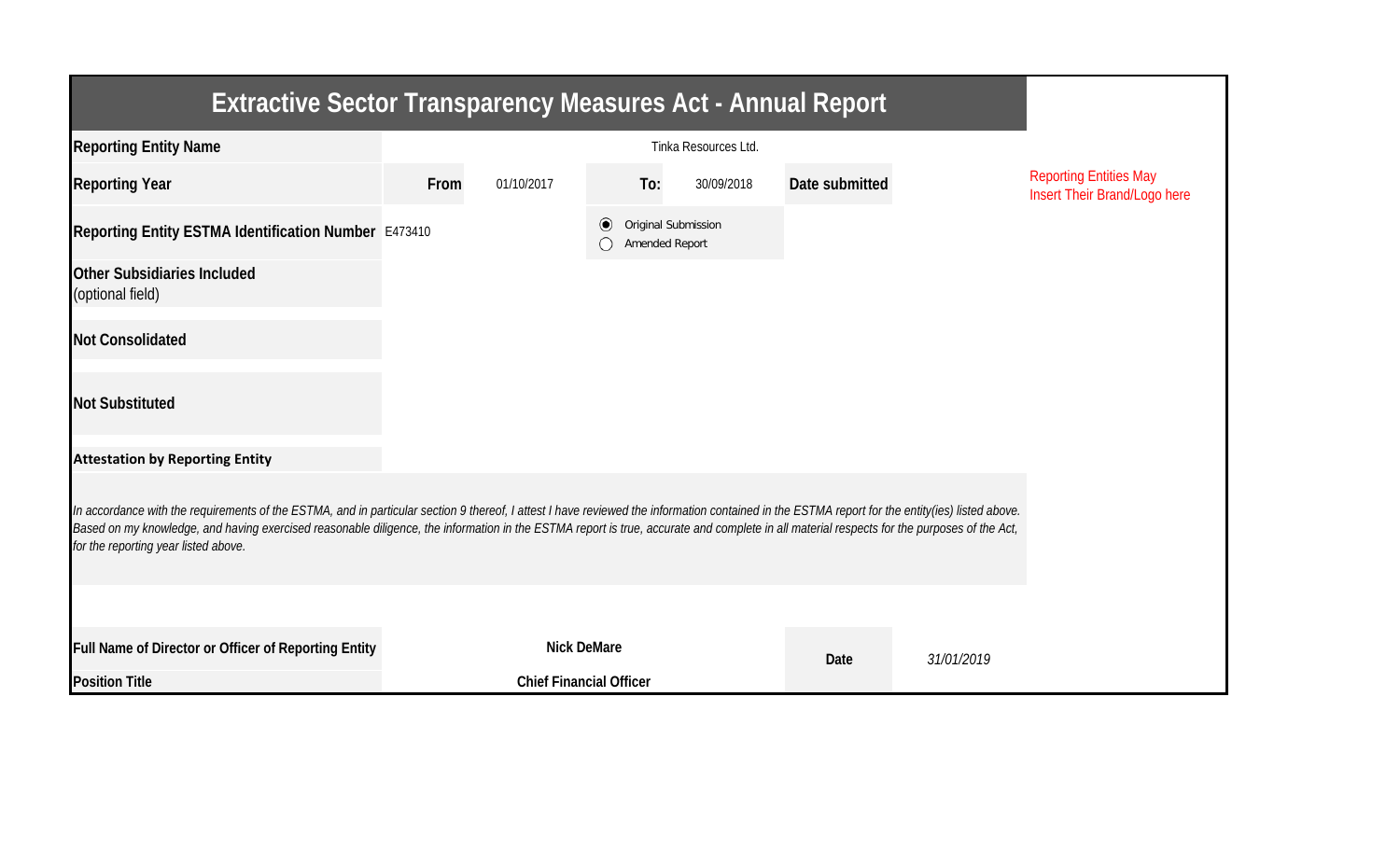|                                                                                                                                                                    | <b>Extractive Sector Transparency Measures Act - Annual Report</b>                                                                                                                                |                                                                                     |                                        |            |      |                                |                |                  |                                               |                               |                             |  |
|--------------------------------------------------------------------------------------------------------------------------------------------------------------------|---------------------------------------------------------------------------------------------------------------------------------------------------------------------------------------------------|-------------------------------------------------------------------------------------|----------------------------------------|------------|------|--------------------------------|----------------|------------------|-----------------------------------------------|-------------------------------|-----------------------------|--|
| <b>Reporting Year</b><br><b>Reporting Entity Name</b><br>Reporting Entity ESTMA<br>Identification Number<br><b>Subsidiary Reporting Entities (if</b><br>necessary) | From:                                                                                                                                                                                             | 01/10/2017                                                                          | To:<br>Tinka Resources Ltd.<br>E473410 | 30/09/2018 |      | Currency of the Report CAD     |                |                  |                                               |                               |                             |  |
|                                                                                                                                                                    | <b>Payments by Payee</b>                                                                                                                                                                          |                                                                                     |                                        |            |      |                                |                |                  |                                               |                               |                             |  |
| Country                                                                                                                                                            | Payee Name <sup>1</sup>                                                                                                                                                                           | Departments, Agency, etc  <br>  within Payee that Received<br>Payments <sup>2</sup> | Taxes                                  | Royalties  | Fees | <b>Production Entitlements</b> | <b>Bonuses</b> | <b>Dividends</b> | Infrastructure<br><b>Improvement Payments</b> | Total Amount paid to<br>Payee | Notes <sup>34</sup>         |  |
| Peru                                                                                                                                                               | Ministry of Energy and Mines<br>of Peru                                                                                                                                                           |                                                                                     | 221,911                                |            |      |                                |                |                  |                                               |                               | 221,911 Concession payments |  |
|                                                                                                                                                                    |                                                                                                                                                                                                   |                                                                                     |                                        |            |      |                                |                |                  |                                               |                               |                             |  |
|                                                                                                                                                                    |                                                                                                                                                                                                   |                                                                                     |                                        |            |      |                                |                |                  |                                               |                               |                             |  |
|                                                                                                                                                                    |                                                                                                                                                                                                   |                                                                                     |                                        |            |      |                                |                |                  |                                               |                               |                             |  |
|                                                                                                                                                                    |                                                                                                                                                                                                   |                                                                                     |                                        |            |      |                                |                |                  |                                               |                               |                             |  |
|                                                                                                                                                                    |                                                                                                                                                                                                   |                                                                                     |                                        |            |      |                                |                |                  |                                               |                               |                             |  |
|                                                                                                                                                                    |                                                                                                                                                                                                   |                                                                                     |                                        |            |      |                                |                |                  |                                               |                               |                             |  |
|                                                                                                                                                                    |                                                                                                                                                                                                   |                                                                                     |                                        |            |      |                                |                |                  |                                               |                               |                             |  |
|                                                                                                                                                                    |                                                                                                                                                                                                   |                                                                                     |                                        |            |      |                                |                |                  |                                               |                               |                             |  |
|                                                                                                                                                                    |                                                                                                                                                                                                   |                                                                                     |                                        |            |      |                                |                |                  |                                               |                               |                             |  |
|                                                                                                                                                                    |                                                                                                                                                                                                   |                                                                                     |                                        |            |      |                                |                |                  |                                               |                               |                             |  |
|                                                                                                                                                                    |                                                                                                                                                                                                   |                                                                                     |                                        |            |      |                                |                |                  |                                               |                               |                             |  |
|                                                                                                                                                                    |                                                                                                                                                                                                   |                                                                                     |                                        |            |      |                                |                |                  |                                               |                               |                             |  |
|                                                                                                                                                                    |                                                                                                                                                                                                   |                                                                                     |                                        |            |      |                                |                |                  |                                               |                               |                             |  |
|                                                                                                                                                                    |                                                                                                                                                                                                   |                                                                                     |                                        |            |      |                                |                |                  |                                               |                               |                             |  |
|                                                                                                                                                                    |                                                                                                                                                                                                   |                                                                                     |                                        |            |      |                                |                |                  |                                               |                               |                             |  |
| <b>Additional Notes:</b>                                                                                                                                           | ALL PAYMENTS ARE REPORTED IN CANADIAN DOLLARS (THE REPORTING CURRENCY OF THE REPORTING ENTITY) AND CONVERTED USING THE AVERAGE EXCHANGE RATE USED FOR CANADIAN DOLLAR TO PERUVIAN SOL OF 0.394457 |                                                                                     |                                        |            |      |                                |                |                  |                                               |                               |                             |  |

 $1$  Enter the proper name of the Payee receiving the money (i.e. the municipality of x, the province of y, national government of z).

<sup>2</sup> Optional field.

 $^3$ When payments are made in-kind, the notes field must highlight which payment includes in-kind contributions and the method for calculating the value of the payment.

<sup>4</sup> Any payments made in currencies other than the report currency must be identified. The Reporting Entity may use the Additional notes row or the Notes column to identify any payments that are converted, along with the e